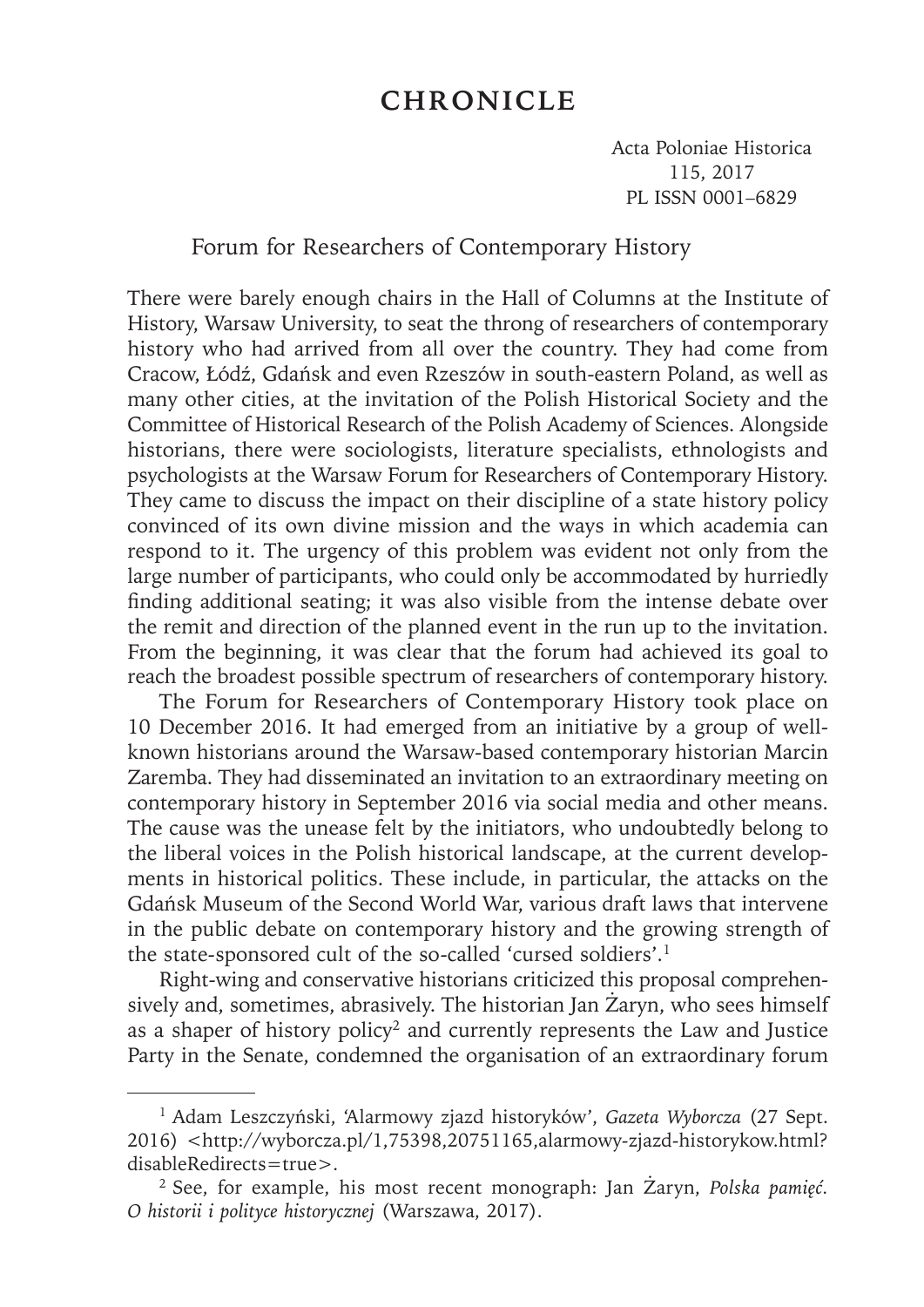on contemporary history as a unacceptable intervention by academia into politics.3 The historian Andrzej Nowak's criticism was no less unequivocal. However, in contrast to Żaryn, he took the opportunity to call for a debate among Polish historians of contemporary history that included all currents of thought instead of a gathering of refusés.4 The mediation of the Polish Historical Society and the Committee of Historical Research of the Polish Academy of Sciences led to the Forum for Researchers of Contemporary History under the joint leadership of Zaremba and Nowak.

The organisers' attempt to create an even playing field for the debate was evident in the shared chairmanship and the choice of speakers. However, it also betrayed the considerable tension surrounding the gathering. The speakers giving the six (!) ten-minute opening talks certainly represented a balance of political opinions. But, there was clearly no room for a woman or a young scholar.<sup>5</sup> These had to fight to get to the microphone in the following public debate to make themselves heard. The fact that the speakers delivered their papers in alphabetical order also gave the impression that the organisers could not agree on another sequence. In addition, there was a consciously factual tone and the chairman of the Polish Historical Society made several technical points to create a kind of neutral space between the short introductions of the two moderators Zaremba and Nowak. This further gave an indication of the magnitude of the divide that needed bridging to make dialogue possible. The fact that this was successful deserves respect.

In his introduction, Marcin Zaremba stated that this was the largest meeting of contemporary historians ever to take place in Poland. He also responded to the accusation that his initiative sought to politicize academia. Without directly naming the target of his words, he underlined that the immediate cause of this gathering was emotions such an unease, bewilderment and even anger at the attitude to history in the Polish public sphere. There was, however, no intention of taking a political position in a political debate. Rather, emphasized Zaremba, it was their duty as scholars, specialists and, not least, lovers of history (Pol.: *miłośnicy historii*) to respond to the

412

<sup>3 &#</sup>x27;Część historyków organizuje – wzorem sędziów – konspiracyjny kongres! Prof. Żaryn: "To próba wejścia w zwarcie z władzą"<sup>,</sup> wpolityce.pl (21 Sept. 2016) <http://wpolityce.pl/polityka/308983-tylko-u-nas-czesc-historykow-organizujewzorem-sedziow-konspiracyjny-kongres-prof-zaryn-to-proba-wejscie-w-zwarcie-zwladza?strona=2>.

<sup>4</sup> Andrzej Nowak, 'Zaproszenie Klio na wiec. Tu nie chodzi o rozmowę, ale o krzyk, o wygrażanie zaciśniętą pięścią. O wejście do (pluszowych na szczęście) okopów …', *wpolityce.pl* (19 Sept. 2016) <http://wpolityce.pl/polityka/308807 zaproszenie-klio-na-wiec-tu-nie-chodzi-o-rozmowe-ale-o-krzyk-o-wygrazaniezacisnieta-piescia-o-wejscie-do-pluszowych-na-szczescie-okopow?strona=1>.

<sup>5</sup> At 49, Henryk Głębocki was the youngest of the six speakers.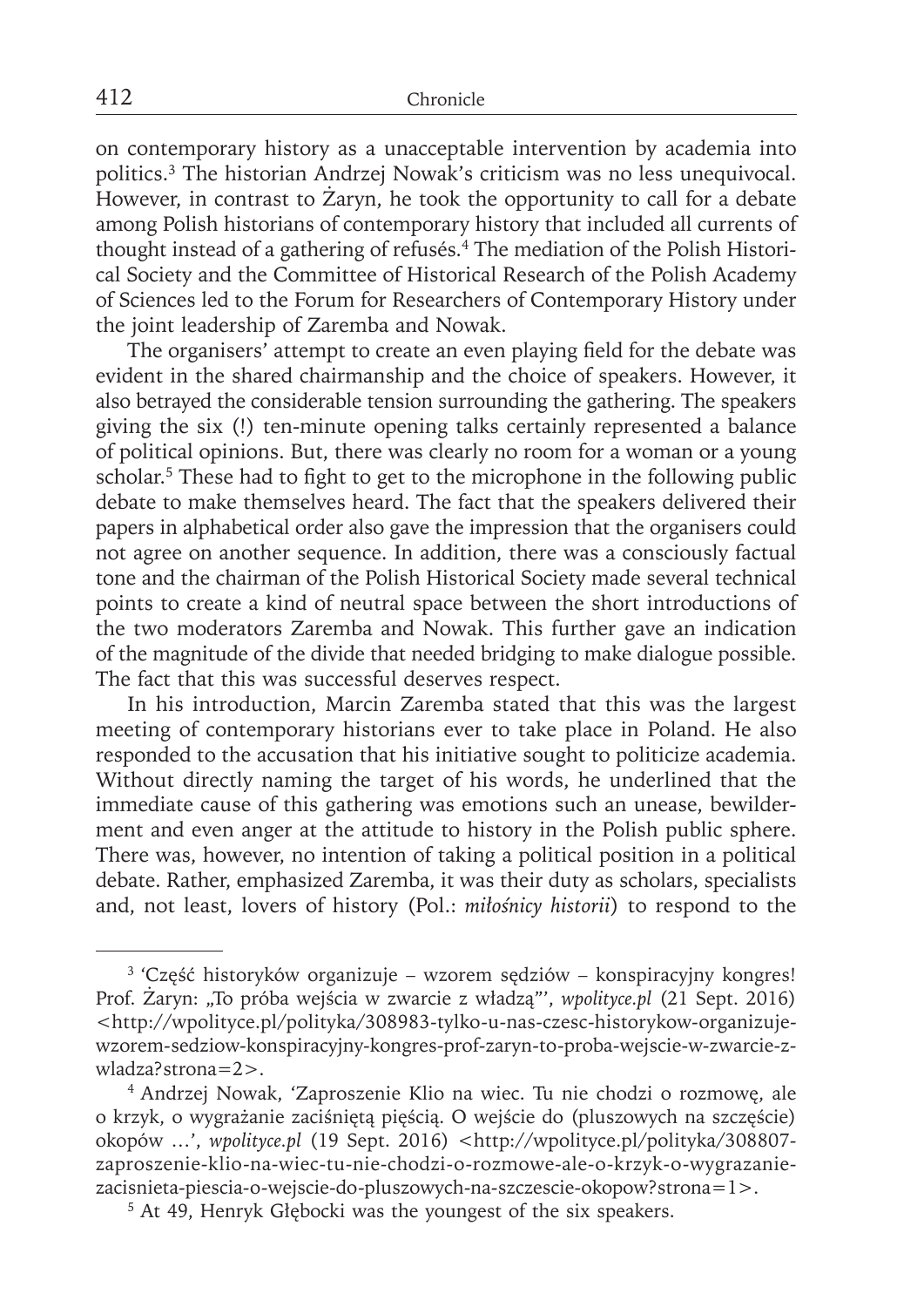instrumentalization and trivialization of contemporary history in the public sphere. The gathering was also to be a sign of solidarity with the colleagues at the Museum of the Second World War in Gdańsk, who had been the target of the Polish government's politically motivated criticism.

Andrzej Nowak replied to Zaremba by claiming that the latter had chosen his words as if he had been speaking at the meeting he had originally planned. In doing so, Nowak implicitly repeated the accusation of politicization. Nowak's concept, which the gathering was in fact putting into practice, was a meeting of all those bound by one emotion – the love of history. He concluded with a long quotation from the Polish chronicler and bishop of Cracow Magister Vincentus (Wincenty Kadłubek, *ca.* 1150–1223) and an appeal for people to treat each other with respect and acknowledge one's own mistakes as well as those of others.

The first speaker was Andrzej Friszke, who set out his position in 10 minutes. As one of the initiators of the original appeal, he began by responding to Andrzej Nowak's paper. The bewilderment and anger felt by the signatories of this appeal arose not from professional historians' discussion of history but rather the way in which politicians and journalists spoke about it in the public sphere. He gave as an example President Andrzej Duda's claims that since 1989 historical lies have flourished and the memory of the 'cursed soldiers' has been besmirched. Friszke said that these statements felt like a personal attack. Despite the numerous debates over the past almost 30 years, only the beginning and the end of the People's Republic of Poland are present in the public discourse: the late 1940s and the 'cursed soldiers', and the late 1980s and Solidarity's role in ending the regime. Both, claimed Friszke, are discussed outside their social, political and international contexts. A myth has been created about the 'cursed soldiers' that has little to do with genuine scholarly inquiry. Leading figures of the democratic opposition such as Lech Wałęsa, Tadeusz Mazowiecki and Adam Michnik have, by contrast, been subjected to unjustifiable attacks and slander, while their undoubted services have gone unrecognized. In this way, the complex reality of the People's Republic of Poland has been forced into a black-and-white pattern according to which every act of cooperation, however small and pragmatic (such as the Round Table), is depicted as black. In the past, however, even politicians on the right had displayed the ability to view the People's Republic of Poland in a more nuanced way, a point Friszke demonstrated by referring to Jan Olszewski and Lech Kaczyński.

Henryk Głębocki began his paper by saying that he had not come out of emotional reasons or as a sign of solidarity with anyone. The debate, he went on to say, should not be about emotions bur rather what knowledge of the past should be handed down to younger generations. Głębocki was also annoyed at the talk of the "Putinization" of Poland, although he did not specify who was actually using this term. Certainly, at this conference, he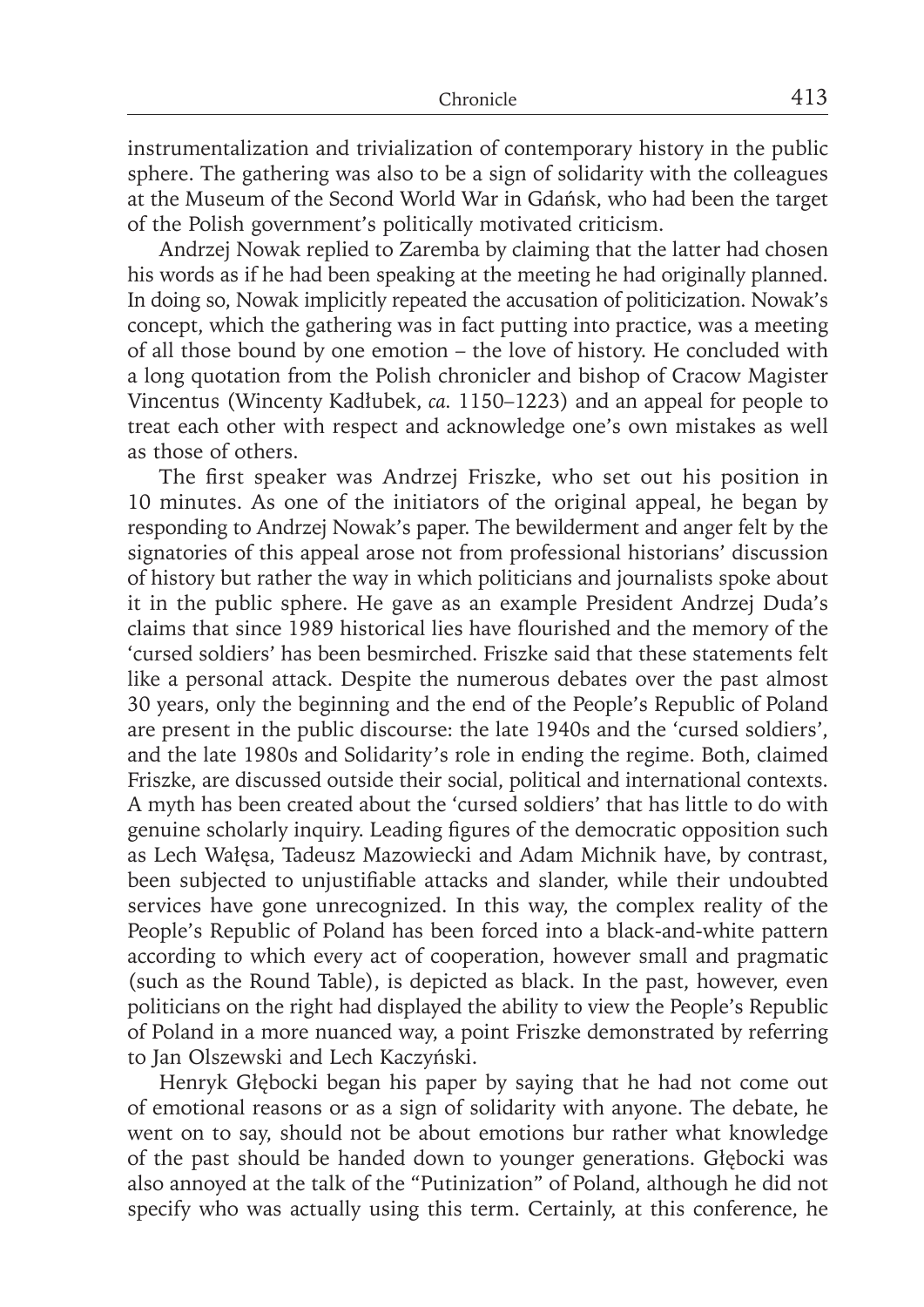was the only one. Putin's system was based on concealing the truth about the past, he explained. In Poland, neither the government nor the Institute for National Remembrance took upon itself the responsibility for attempts to conceal the truth and thus prevent a symbolic reckoning with those responsible for communist crimes in Poland. Głębocki blamed the left and liberals in Poland for what he called a "campaign of hate" against those scholars who had studied Lech Wałęsa's collaboration<sup>6</sup> and the attempts by "some" Polish historians to prevent lustration at the universities.

Krzysztof Kawalec remarked that history debates in the media followed changing fashions. These often approach the topics in a manner far removed from what a historian would wish as a scholar or pedagogue. In addition, he complained about the lack of historians in the public media, which preferred to ask the representatives of other disciplines for comment. In the following discussion, many participants expressed the view that the opposite was in fact the case. According to Kawalec, there were two ways in which those in government could approach history. They could seek an overly close relationship to the subject, as was currently the case. This led to the pressure that some of the other participants were angry about. On the other hand, the government might not be interested in history at all and view it as worthless. At least in the first case, said Kawalec, those in power valued what historians have to say. This claim, too, led to some disagreement later on, in particular the objection that there was plenty of space between the two extremes.

Paweł Machcewicz's incisive paper demonstrated the expertise that the author had acquired in presenting his views on Polish history policy in the last few months. The Minister of Culture had recently dismissed him as director of the Museum of the Second World War in Gdańsk by questionable if technically admissible means. This experience as the head of an institution that had come under fire from the agents of history policy informed his critique. First, he argued, when politicians set themselves up as the sole arbiters of how history should be presented or what the Polish perspective is, it is an attack on the independence of history writing and cultural pluralism. In this way, the government sought to achieve a monopoly on Polishness and patriotism. This approach is incompatible with his concept of history policy, which in a democratic system has to represent society's diversity of voices. Machcewicz's second point concerned the promotion of xenophobia and the isolation of Polish history to inoculate it against any comparison. One cannot discuss Polish history in the Second World War without comparing it to the experience of other nations, he claimed. The attempt to do so was a threat to the fundamental tools of the historian, above all that of comparison.

414

<sup>6</sup> Sławomir Cenckiewicz and Piotr Gontarczyk, *SB a Lech Wałęsa. Przyczynek do biografi i* (Gdańsk, Warszawa, and Kraków, 2008). The book had triggered a wave of criticism, cf. https://pl.wikipedia.org/wiki/SB\_a\_Lech\_Wałęsa.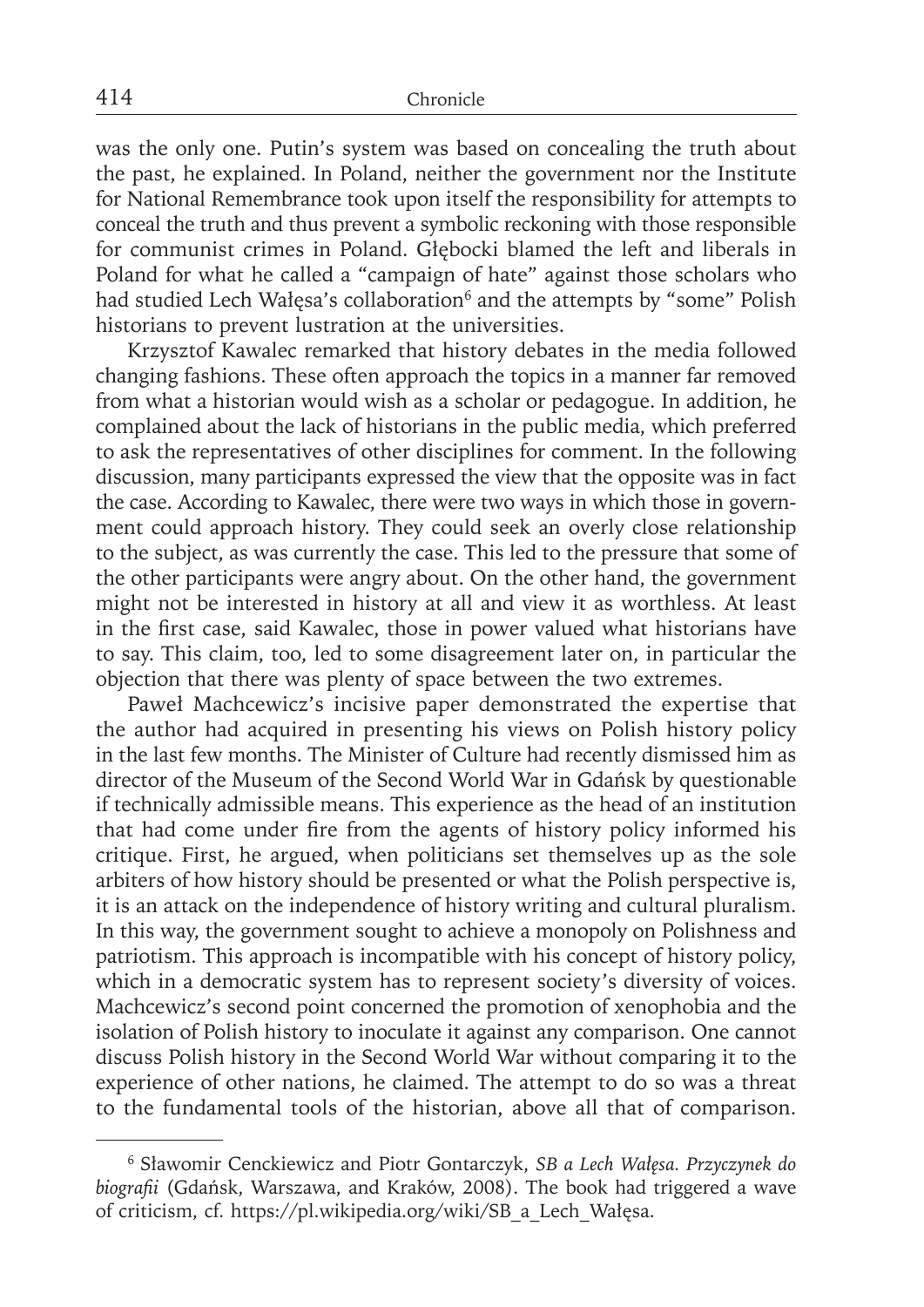His third point addressed the decline in academic standards and the connected ideologization of the historical debate. This was evident from the one-sided and superficial 'expert' reviews on the museum's exhibitions written for the Ministry of Culture.7 History's autonomy and pluralism are, alongside the debate on historical facts, values that should bind every historian regardless of political, philosophical or professional differences. They must be defended. As an example, he gave Andrzej Nowak. In a joint declaration with the American historian Timothy Snyder, Nowak had called to keep the Museum of the Second World War's exhibition, even though it was under attack from members of his political camp. Nowak felt that this praise co-opted him too much; in his conclusion, he later stressed the government's right to exert influence over museum projects.

Jan Pomorski argued that the power of historical myths created for political purposes lay in their constant repetition and public omnipresence rather than their substance. The only, but powerful way the historian can intervene is to deconstruct these myths and reveal the politicization of history. Drawing on the sociologist Piotr Sztompka, he explained that while myths create social capital, they can only use this capital to build a community based on positive moral values. Pomorski argued that the speeches of some contemporary politicians, who, after all, had studied history, had a very different source. Their "captive historical thought" (Pol.: *zniewolony umysł historyczny* – an allusion to Czesław Miłosz's collection of essays) led them to use history purely as a tool to manipulate people.

The last speaker was Wojciech Roszkowski, who first outlined his view of history policy: it was policy to the same degree that economic policy was politics and not scholarship. The difference between politics and scholarship, however, was that politics looks for the benefit, while scholarship strives toward truth. The historian and former PiS MEP further explained that a decisive factor in the strength of the state was the citizens' memory. However, he did not mention whether this should steer the benefit-oriented history policy or the truth-seeking scholarship. Finally, he put forward the thesis that contemporary Europe was downright hostile to history. He found evidence for this, for example, in a programmatic paper of the House of European History in Brussels (on whose board of trustees he serves) that was particularly critical of nationalism. Later in the general debate, Włodzimierz Borodziej remarked polemically that if he was Roszkowski he would resign from the board of an institution whose work he found to be so bad.

<sup>7</sup> The reviewers were the historians Jan Żaryn and Piotr Niwiński, whose reports are available on the museum's homepage (muzeum1939.pl), and the journalist Piotr Semka, whose report appeared on the homepage of the daily *Rzeczpospolita* <http://www.rp.pl/Plus-Minus/308119920-Muzeum-II-Wojny-Swiatowej-Analiza-Piotra-Semki.html#ap-22>.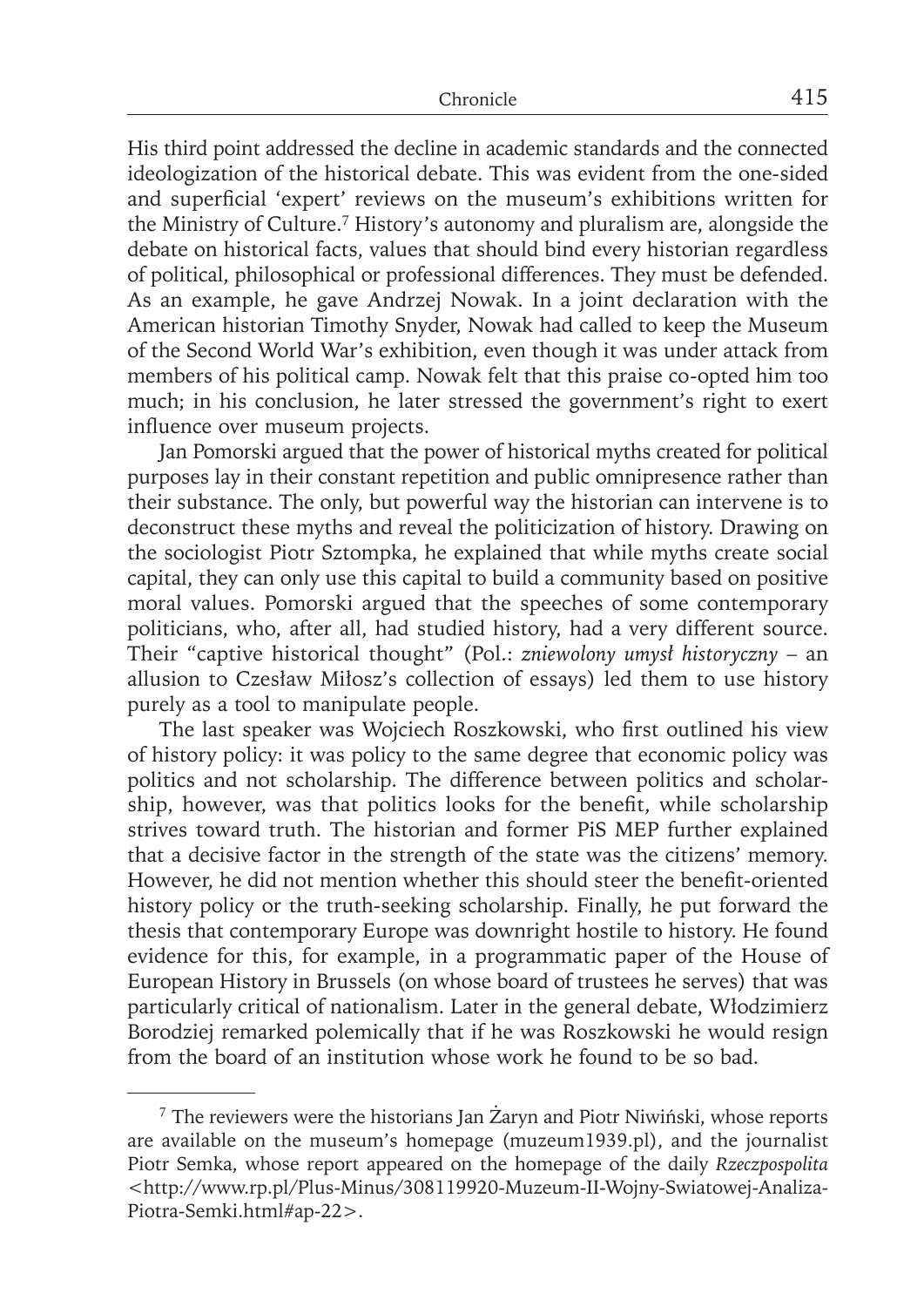At this point, the moderators summarized the debate so far from their perspective. Nowak approached this by asking those present who actually owned history: the historian or the citizen? His words indicated that he tended toward the latter, although in this conception the citizens were clearly represented by the government. He could not resist directing another barb at his co-moderator Marcin Zaremba when he warned against historical comparisons in assessing contemporary politics in the press. Here he suggested that the former head of the Polish People's Republic Władysław Gomułka was an inappropriate figure for comparison. Several days before, Zaremba had written about the similarities between the history policy of Gomułka and the current government in the news magazine *Polityka*.<sup>8</sup> When it was his turn, Zaremba assiduously explained that it was exactly because of his research on Gomułka that he rejected the idea of history policy. After all, Gomułka's use of historical myths and national sentiments to legitimize his rule had shown that this leads into murky waters.

After a coffee break, the open debate began, during which those present in the hall could make short comments. The list of speakers reads like a Who's Who of Polish historians: Włodzimierz Borodziej, Ewa Domańska, Barbara Engelking, Maciej Janowski, Jerzy Kochanowski, Marcin Kula, Karol Modzelewski, Dariusz Stola, Robert Traba, and Rafał Wnuk, to mention just a few names. There was a clear preponderance of those who are critical of the Polish government's history policy, both among the speakers and, judging by the levels of applause, among the attendees in general. Ewa Domańska, one of the only four women to take part in the discussion, pointed to the significance of postfactual arguments in history policy and, at the same time, warned against a split in the academic community: after all, everyone knew that while governments change, one's colleagues remain the same.

Dariusz Stola emphasized that defending academic autonomy, limited though it might be, was a question of self-respect. In a remark clearly aimed at Andrzej Nowak without explicitly naming him, he rejected the argument that history was too important to leave to the historians. Rather, it was too important a matter to leave to politicians alone. Stola also offered up a constructive suggestion: the Polish Historical Society should draw up a code of ethics along the lines of that of the American Historical Association. This would act as a guideline for the society's members during public appearances.

Jerzy Kochanowski took up on an expression used by Henryk Głębocki and remarked that everyone lived in his or her own time and had also lived in the past, in Stalinism and in the People's Republic. Some behaved like Żanna Kormanowa or Józef Kowalski – advocates of the then ruling ideology, others like Tadeusz Manteuffel or Aleksander Gieysztor. He reminded his

<sup>8</sup> Marcin Zaremba, 'Od Mieszka do Leszka, czyli historia pisana na nowo', *Polityka*, 49 (2016), 16–19.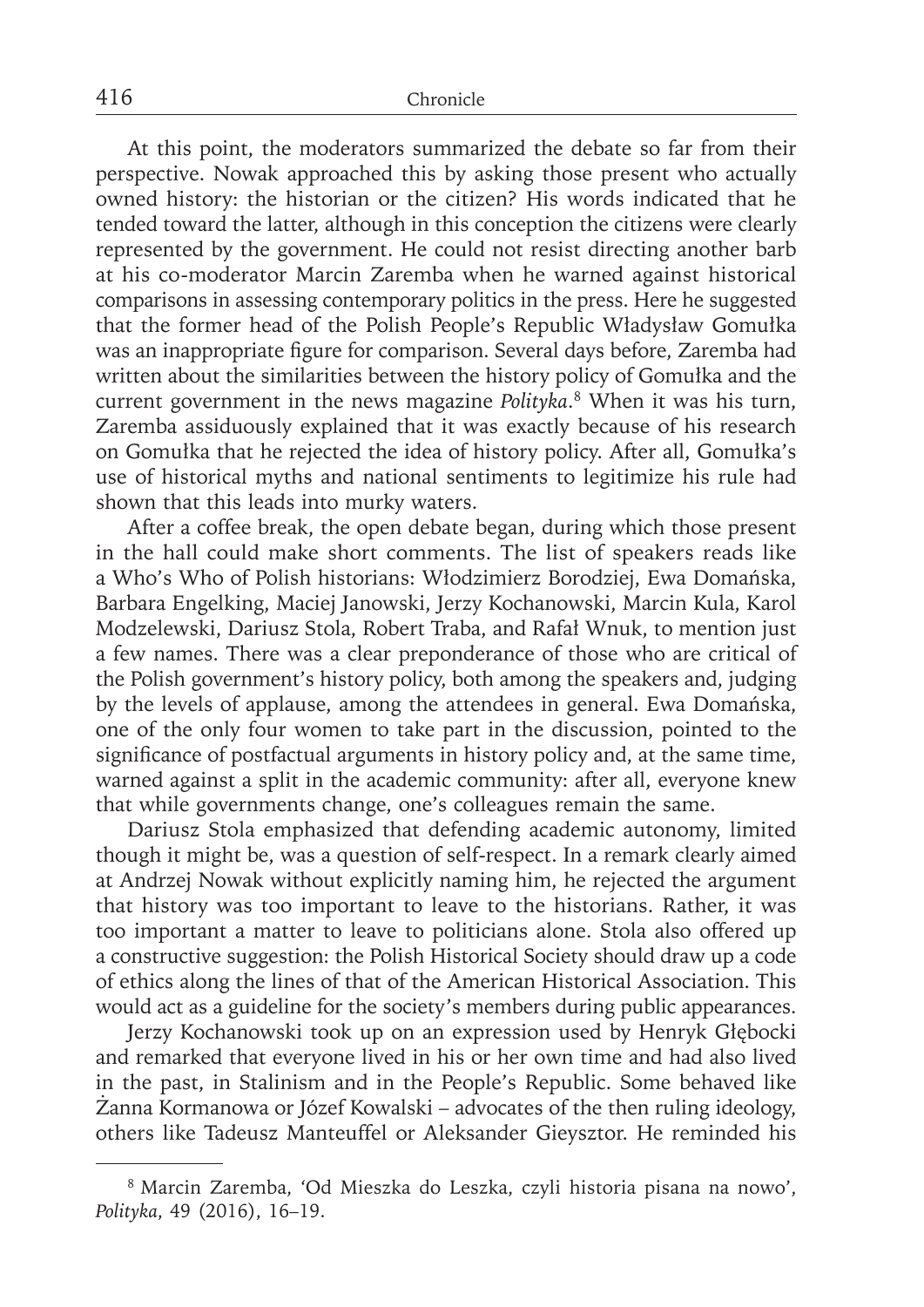colleagues, above all those who are politically active, for example as ministers or state secretaries, that the first group are forgotten today, while the latter have institutes named after them.

Robert Traba and Rafał Wnuk set out in detail how the 'cursed soldiers' were a group invented out of political calculation; in the past, they had simply been referred to as the anti-communist underground. Monika Piotrowska-Marchewa added that there was no place for women in the narrative propagated by Poland's official history policy. Błażej Brzostek rejected Roszkowski's thesis regarding European hostility toward history: the British, French and German historical literature and publications, as well as those countries' television documentaries, proved the opposite.

Jan Pisuliński from Rzeszów, the last to get up to the microphone, raised the question of the consequences for the historian's work of the legislation arising from history policy. He brought up the law stipulating up to two year's imprisonment for anyone accusing Poles of participating in crimes such as genocide. While historians are explicitly exempt, what about public debate? Must it now take place with the public prosecutor? More generally, Pisuliński asked whether such a prohibition on speech would have an impact on historians' choice of research topics, who must also consider that they must support families or pay off loans.

By way of conclusion, the speakers from the first part had the opportunity to respond. This, however, brought little new to the discussion. There was a small controversy over the forum's joint declaration, which Tomasz Schramm read out. This included excerpts form a draft resolution prepared by Marcin Zaremba. In the declaration, the executive committee made up of Nowak, Zaremba, Schramm and Krzysztof Mikulski, chairman of the Polish Historical Society, pleaded for a defence of academic autonomy and pluralism of viewpoints in Polish historical debate; they called for respect for different opinions and the considerate treatment of others within the academic community. However, Krzysztof Kawalec and Henryk Głębocki spoke out against the resolution. Nevertheless, it received a majority when put to a vote.

Many Polish historians clearly view the political developments that affect their discipline with concern. This is particularly true when the government prescribes interpretative models for Polish history or eliminates scholarly pluralism in state institutions such as the Gdańsk Museum of the Second World War or the Institute of National Remembrance. These historians wanted to express this concern at the conference. Those, however, who are close to the government prefer not to recognize these problems or, at least, play them down. The fact that this has not led to a clean split in the academic community is a result of the earnest desire of both sides of the conflict to remain in a dialogue with one another. The leading figure in the camp close to the Polish government is undoubtedly Andrzej Nowak. Behind his mixture of jovial willingness to talk and sharp criticism of his opponents,